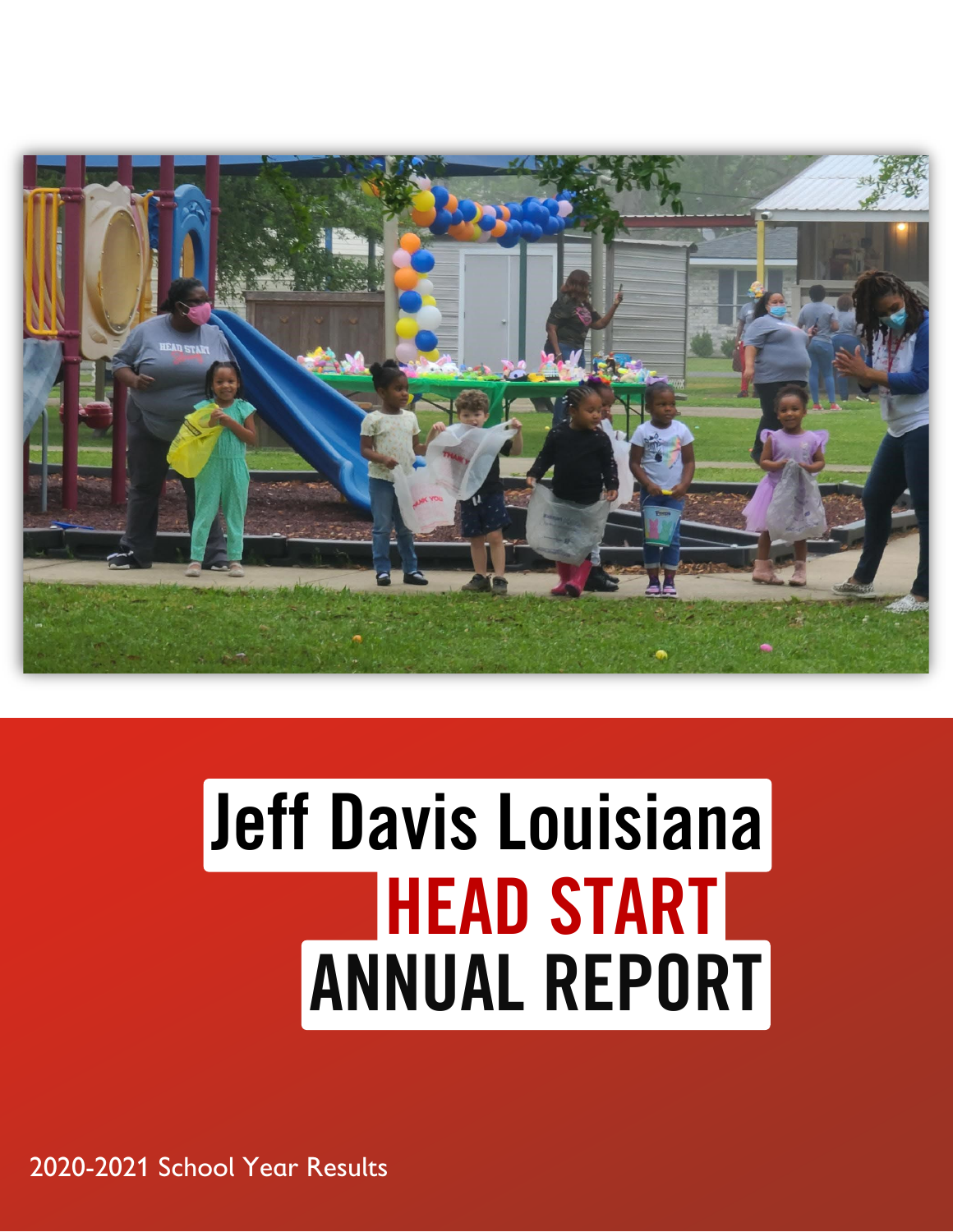### Reflections from Our Director

Dear Friends,

The Save the Children Head Start Program has been serving low income children and their families in Jefferson Davis Parish since 2012. We are committed to making a difference in the lives of children and strive to serve the most vulnerable and at-risk children and their families in our community – including children who are experiencing homelessness, children in foster care, and those with special needs.

Our Head Start community has always known we are much stronger when we act together. This past year has probably been one of the most challenging years we've faced, in the mist of the COVID-19 pandemic we were hit with two hurricanes and an ice storm. 2020-2021 program year brought many challenges to what we knew as our "norm". None the less, Save the Children Head Start in Jefferson Davis faced the obstacles by involving families with innovation and perseverance. We began our year with formatting the forms that are necessary for family services and education to be able to be completed and signed electronically. We also prepared for closures with virtual classroom packages and at home supplies for our families. Facebook, Zoom, Skype, and other means were used to provide communication about centers updates, activities, parent groups, Policy Council, and community resources to restructure the way we conduct business.

Jefferson Davis Head Start implemented a "hybrid service-delivery model" that will include both centerbased and remote services. We enroll our classrooms with a maximum group size of 10 children (with two adults) to facilitate our ability to honor social-distancing recommendations and to comply with State group-size limits. We prioritize returning children for these centerbased slots, but added new enrollees based on need, as space allows. We offered full-day center-based services Monday – Thursday, with Fridays designated as "Teacher Workdays" for planning and cleaning /sanitizing. All other children were served remotely, which includes live virtual classroom instruction via video conferencing; remote parent/family engagement services; and limited daily/weekly food distribution for children. Virtual services were provided through weekly lessons, learning packets and the new Teaching Strategies Greative Curriculum CLOUD.

The program received extra COVID funds which were used to purchase masks, gloves, and other materials needed to keep children, staff and all centers and classrooms clean and healthy. Disinfecting mist foggers and hand-held misters were purchased to use in maintaining clean environments and toys. Extra supplies were purchased to allow each child to have an individual box of art and fine motor supplies and learning packets.

Staff worked really hard work to plan and implement both individualized classroom activities and virtual lessons for children who learned at home. Additional training and support was provided to staff throughout the year. Additional mindfulness training for staff was also a focus during this difficult year of supporting and helping to meet the needs of families.

As we begin another year, we are taking extra precaution to ensure everyone remains safe. We are, and always have been, in this together; and it is our privilege to continue to bring Head Start and Early Head Start services to our communities. We will continue to build relationships that motivate people to create and sustain positive changes in their own lives. We are proud of our accomplishments and want to share them with you. Please take time to learn about the great work we are doing for children and families in Jefferson Davis Parish.

Sincerely,

*Johnnie Belle Chavis* 

**Johnnie Belle Chavis Save the Children Head Start Program Director Jeff Davis, LA [jchavis@savechildren.org](mailto:jchavis@savechildren.org)**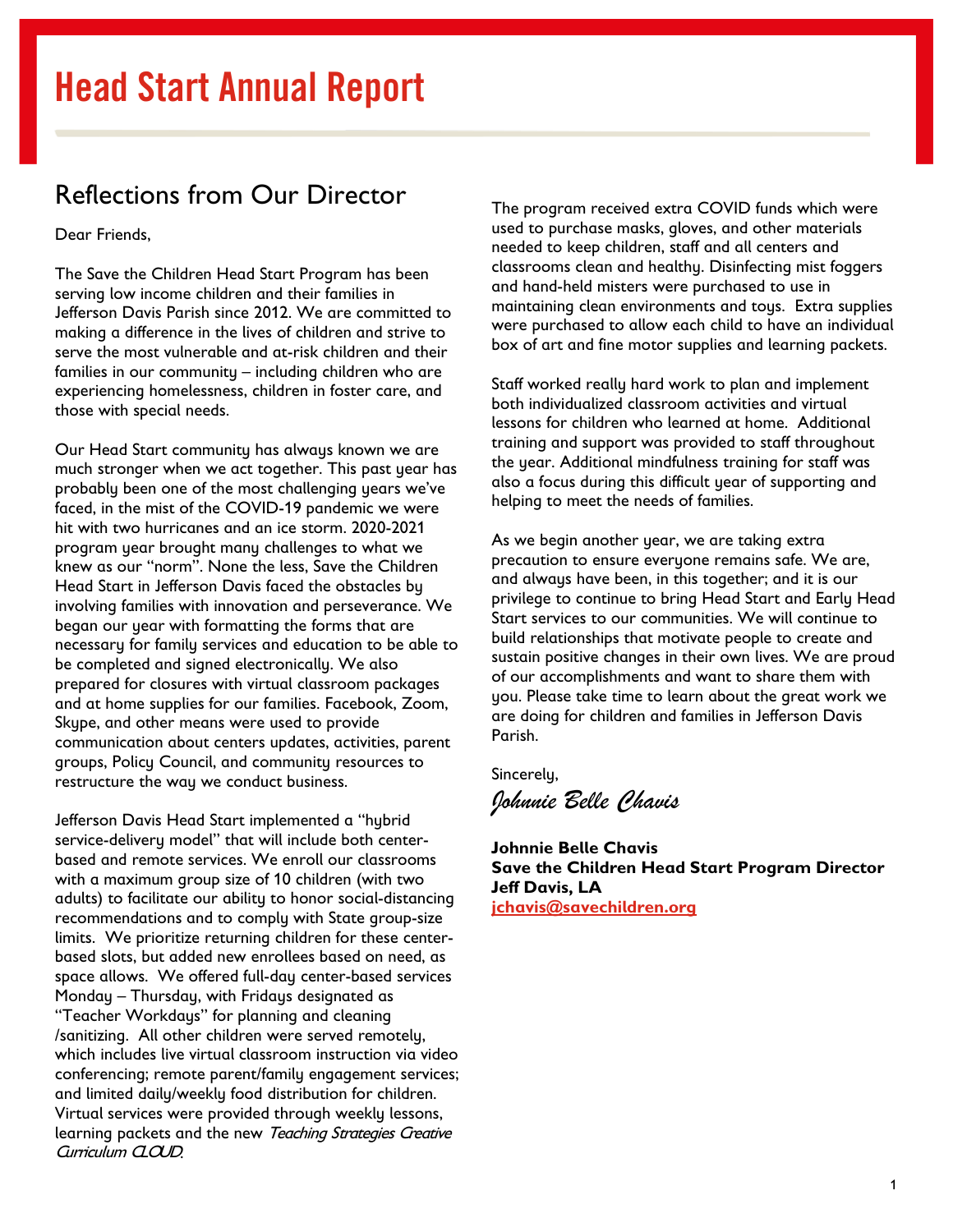

#### **Management Team**

Johnnie Belle Chavis, Program Director Cynthia Arceneaux, CACFP & Health Specialist **Gwennette Bellard, Education Manager** Patricia Dufrene, Disbilities & Inclusion Manager Susan Forman, HR Specialist Kimberly Beverly, Data Specialist Joni McZeal, Facilities/Transportation Manager Terry Fontenot, PFCE Manager

### About Louisiana Head Start

In July 2012, Save the Children was awarded \$1,287,345 in base grant and technical assistance funds to serve 182 children in a Head Start center- based program in the parish of Jefferson Davis in Southwestern Louisiana. Area demographics show that there are about 802 children five-years-old and under living at or below poverty level in the parish. There are high rates of poverty, (especially child poverty) lack of education, teen births, obesity and infant mortality.

### Program highlights:

- 90% of Head Start Teachers has B.S. degrees or higher
- 10% of Head Start Teachers has an Associate's degree
- 100% of Head Start Assistant Teachers has a Child Development Associates or higher
- 90% of Early Head Start Teachers has an Infant/Toddler Child Development Associates
- 10% of Early Head Start Teachers has an Associates' degree
- 100% of our Teachers and Teacher Assistants have the LA state ancillary teaching certificate
- 100% of our Family Services Coordinators has a Family Services Credential or higher
- An average of 58 volunteers helped achieve Non-Federal Match

Service Area Map showing both Jennings and Elton Centers within our Louisiana Jefferson Davis Head Start program



#### **Save the Children Head Start Jeff Davis, LA BY THE NUMBERS**

| <b>Number of Centers</b>                      | $\mathcal{D}$ |
|-----------------------------------------------|---------------|
| <b>Total Children &amp; Families Served</b>   | 110           |
| <b>Children with Disabilities Served</b>      | 12            |
| Children who are transported by Save the      |               |
| <b>Children buses</b>                         |               |
| <b>Percentage of Eligible Children Served</b> | 100%          |
| <b>Number of Local Head Start Staff</b>       | 40            |

**PARENT ENGAGEMENT**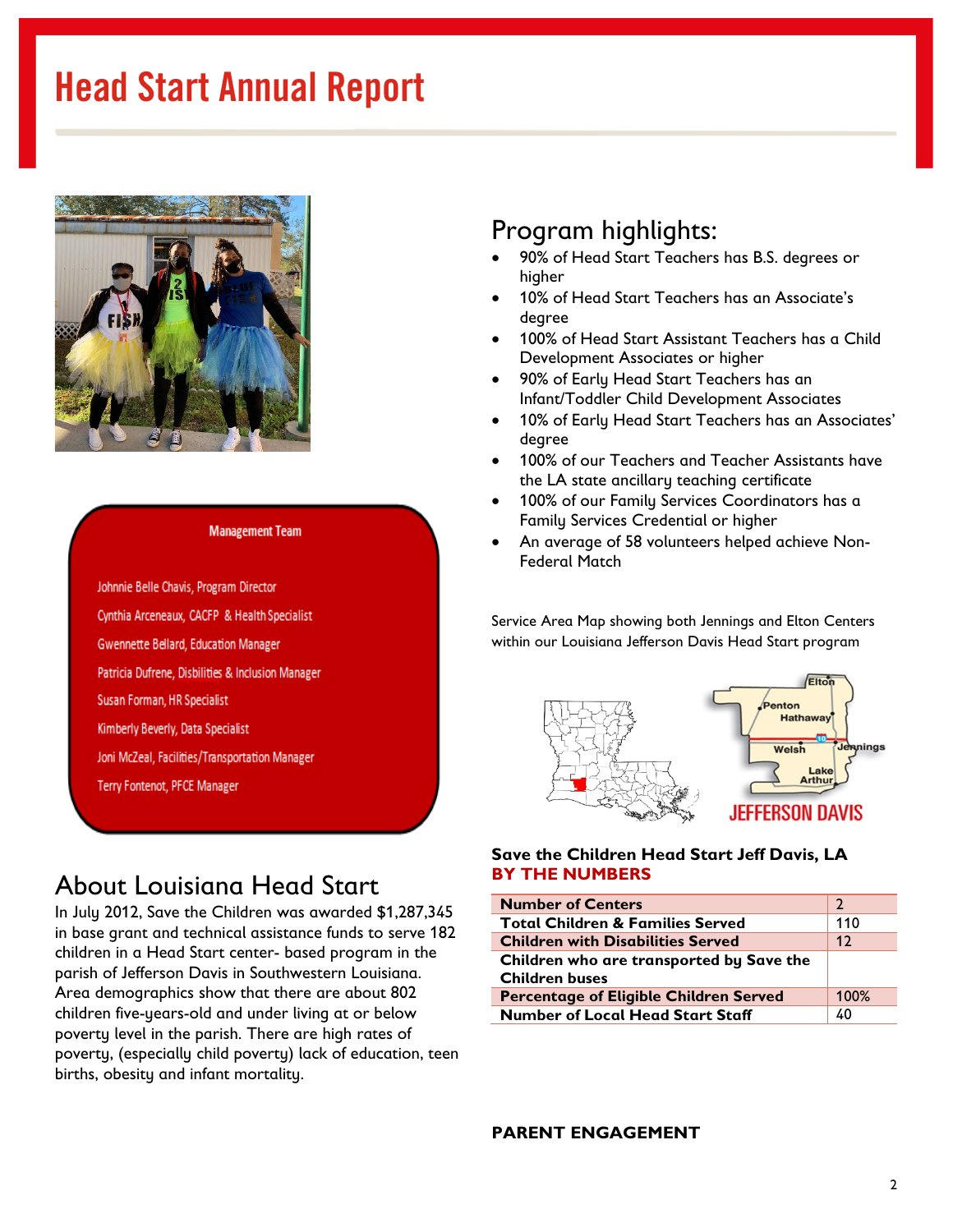Save the Children prides itself of leading Head Start programs that are two-generational, serving children and parents alike. During the 2020-2021 school year, we:

- Completed family assessments with all families and helped families with resources to meet family goals.
- Held parent-training opportunities using Center on the Social and Emotional Foundations for Early Learning (CSEFEL) curriculum virtual only as a result of the COVID-19 pandemic, services to children were very different during this program year.
- Out of the 26 families that were homeless, 1 families obtained affordable housing.
- 12 families engaged in a financial literacy-learning module

Strong COVID protocols were implemented from the beginning of the program year to ensure children, staff and families remained safe and healthy. Some of the new protocols implemented were:

- Staff received training on COVID-19 symptoms, safe practices and procedures during pre-service.
- Drop-off and pick-up stations were developed outside the front door of the center so that staff could complete the COVID-19 health questionnaires and health check prior to staff entering the center.
- Curbside drop off for children with temperature check and questionnaires
- For students riding the bus opening windows, weather permitting, to increase circulation of outdoor air, as long as doing so does not pose a safety or health risk (e.g., risk of falling).
- Maintaining mandatory consistent, correct use of masks by adults and children while on a school bus and at arrival/departure points (e.g., bus stops), except for individuals who cannot safely wear a mask. Bus drivers should be provided with extra masks to make available in case a student does not have one.
- Seating one student per row, alternating window and aisle seating, skipping row when possible.
- Head Start services were provided using both center-based and home-based services. Families who chose to keep their children at home received lessons two times per week with their teachers. Three children received virtual lessons, two in Head Start and one in EHS.
- Parent conferences and home visits were completed virtually to limit possible COVID exposure.
- Special foggers and sanitizing spray was used to disinfect classrooms and children's toys.
- Both children and staff wore masks while indoors.



#### **PRE-KINDERGARTEN /KINDERGARTEN READINESS**

The transition to kindergarten is a major milestone in the lives of children and their families. In addition, when transitions are well planned, children have fewer adjustment problems and more continuous developmental success. This year, twenty-nine children graduated from Head Start and are beginning their elementary school years this fall in kindergarten.

Here are just some of the ways we helped both children and families prepare for kindergarten:

- **TS GOLD shows children meeting or exceeding expectations across domains.** Data showed that at the end of the year children met expectations in the following areas:
	- o 91.2% in Social & Emotional Development
	- o 84.6% in Physical Development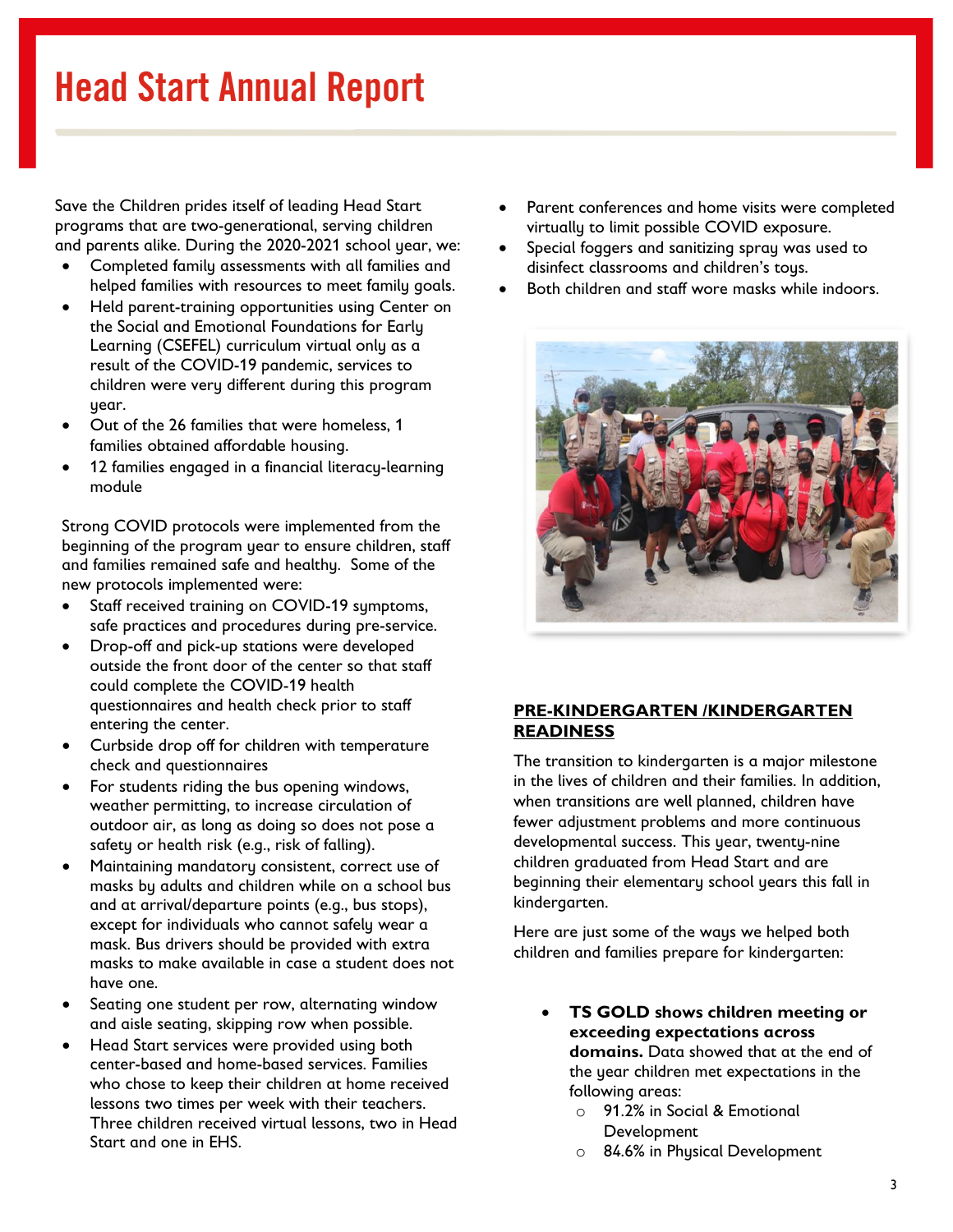- o 86.8% in Language
- o 79.1% in Cognitive Development
- o 93.4% in Literacy Development
- o 92.3% in Mathematics

#### • **CLASS Outcomes**

- o Emotional Support 6.4-Fall
- o Emotional Support 6.57-Spring
- o Classroom Organization 5.78-Fall
- o Classroom Organization 5.78-Spring
- o Instructional Support 4.31-Fall
- o Instructional Support 4.25-Spring
- **Twelve children received special needs services during the year.** Save the Children Head Start/Early Head Start staff screened children within 45-days of enrollment. The LEA staff then provided oneon-one and small group therapy services in each center to promote learning and development. Teachers helped to continue learning throughout the week in the classroom or through virtual lessons and sent activities to parents to do at home to support their child's learning.
- **Parents are involved in helping develop their child's developmental goals.** Head Start teachers began using Teaching Strategies Creative Curriculum CLOUD with families. This digital curriculum supported the teachers in partnering with families to promote learning at home.
- **Head Start and EHS children received two books per month** to build an at home librar**y** home and encourage reading at home with parents and/or other family members. Books were included in the learning packets sent home for virtual learners.

#### **LOOKII**



As we move into the new program year in 2021- 2022 we will continue making changes as needed to our services to ensure children, families and staff

stay healthy and safe as they participate in Head Start/Early Head Start services during a pandemic. Although there continues to be a need to maintain our COVID safety protocols, all children are expected to return to classroom learning this program year. Teachers will individualize learning activities for each child using the Cloud curriculum to promote readiness skills and the teachers can share the same activities with parents to extend classroom learning into the home. In this way, we will still promote parents as their child's first and most important teacher. Parents will also be able to support their child's on-going assessment by submitting observations and/or photos to the teacher to upload as part of the child's assessment portfolio.

We will partner with families to support their progress toward improved well-being and selfsufficiency. Parents will be able to participate in CSEFEL (Center on the Social Emotional Foundations of Early Learning) training during the year. Additional training will also be provided to parents based on family needs and trends learned from the Family Needs Assessment completed by families during the year.

Over the summer of 2021, SCUS Head Start Programs was awarded five new Head Start grants in the following states – Louisiana, North Carolina, Tennessee, Arkansas and Oklahoma. The Louisiana grant in Evangeline Parish will be consolidated with the Jefferson Davis program. Through this consolidation the following new staff have been added to our management team

#### **Health Data**

| Number of children with an ongoing source<br>of continuous, accessible<br>health care  | 107 |
|----------------------------------------------------------------------------------------|-----|
| Number of children with continuous,<br>accessible dental care provided<br>by a dentist | 105 |
| <b>Children Who Received Medical Exams</b>                                             | 105 |
| <b>Children Who Received Dental Exams</b>                                              | 105 |
| to oversee both lefferson Davis and Evangeline                                         |     |

to oversee both Jefferson Davis and Evangeline Parishes, an Area Manager, Fiscal Coordinator, Health Manager and Specialist who are both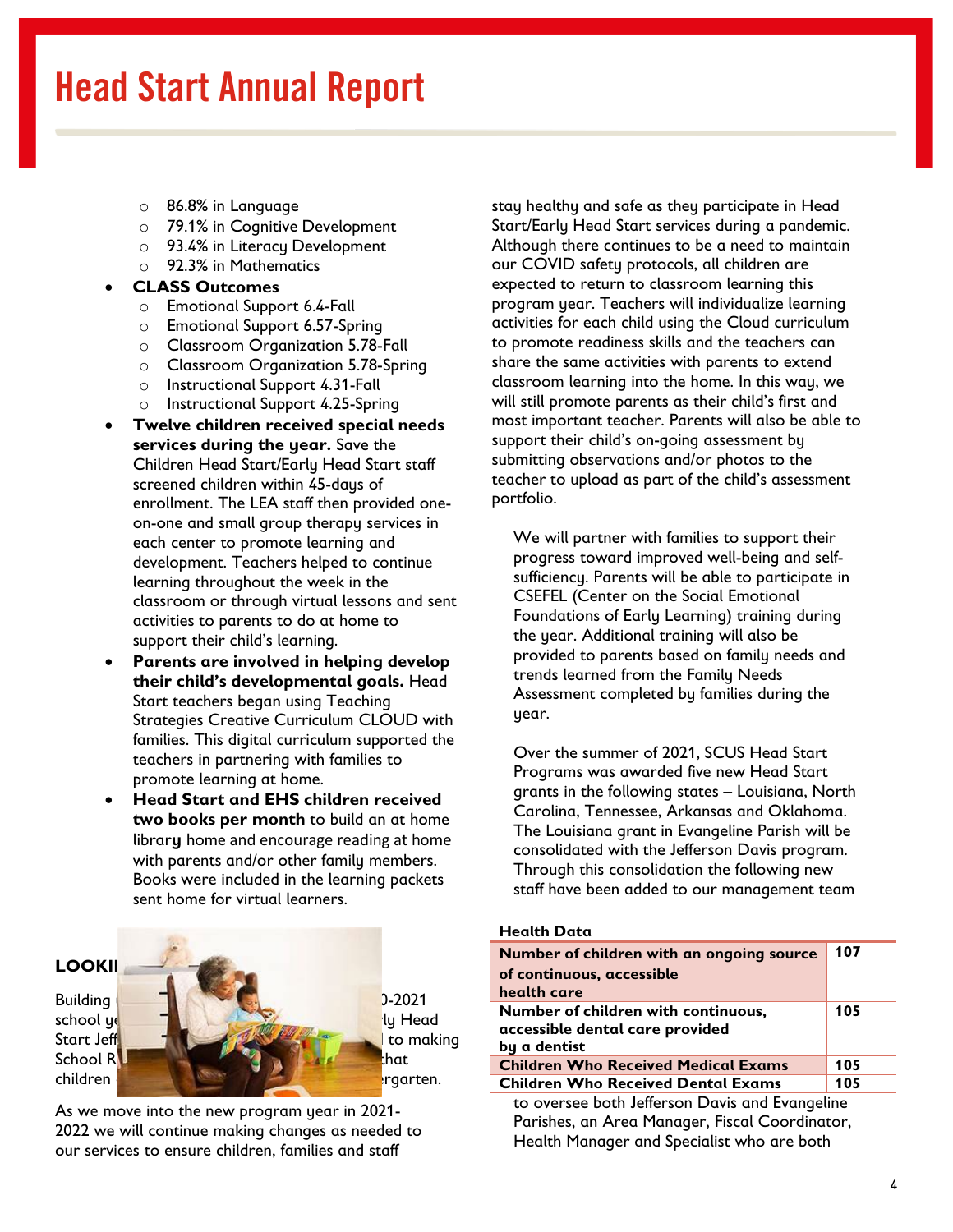licensed nurses. In addition we have moved our Administrative Office to Eunice, LA to be centralized between both programs. We look forward to the new ideas and opportunities these staff will bring to our program.

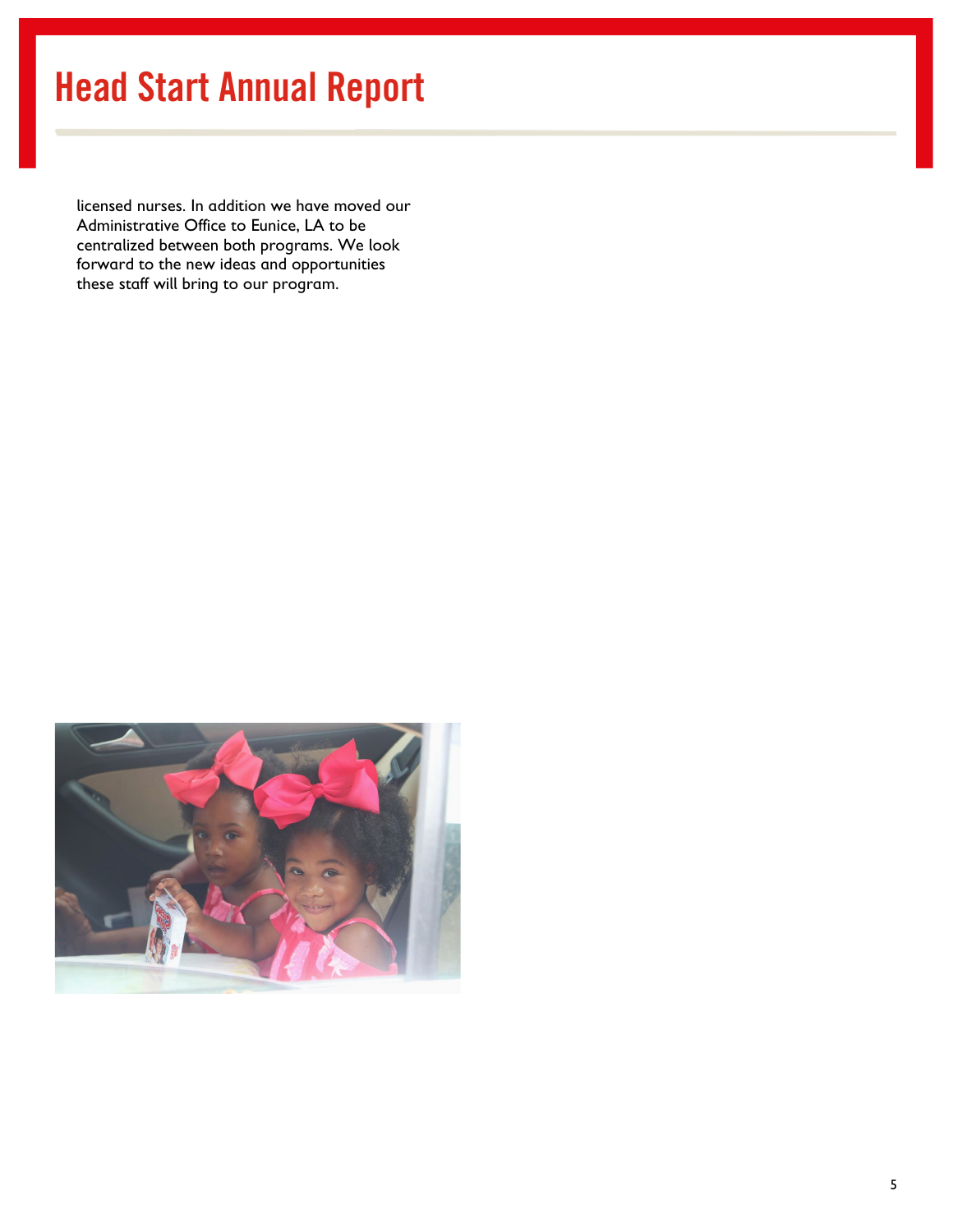#### **FINANCIALS**

In 2020, the Jefferson Davis Head Start program received \$1.899 million, mostly in public funds and gift-in-kind donations. The majority of funds in 2020 – approximately \$1.49M, or 79 percent – were used for Personnel costs, with the remainder of funds used for facilities, supplies, or other program implementation costs.

| Program                                     | Jeff Davis | J         |
|---------------------------------------------|------------|-----------|
|                                             |            |           |
| <b>Cost Category</b>                        | 2020 Spend |           |
| Personnel                                   | \$         | 1,491,331 |
| Supplies, Transportation and Implementation | \$         | 274,581   |
| <b>Office and Facilities</b>                | \$         | 129,637   |
| All Other                                   | \$         | 4,040     |
| <b>Grand Total</b>                          | S          | 1,899,590 |

#### **SOURCES OF FUNDING FY20 BUDGETARY EXPENDITURES**

| Program             | Jeff Davis |           |
|---------------------|------------|-----------|
|                     |            |           |
| <b>Funding Type</b> | 2020 Spend |           |
| Gift In Kind        | \$         | 119,381   |
| Private             | \$         | 14,147    |
| Public              | \$         | 1,715,120 |
| Undesignated        | \$         | 50,943    |
| <b>Grand Total</b>  | Ś          | 1,899,590 |

#### **SECRETARY REVIEW & FINANCIAL AUDIT RESULTS**

Save the Children's Head Start programs are included in the annual Save the Children A-133 Audit. There were no findings related to Head Start in the audit for fiscal year ending 2020.

#### **FY21 BUDGET**

Our FY21 budget is \$2.235 million, an increase due to increased funding opportunities related to COVID. Below is the allocation breakdown for the type of funding on the left and the cost category on the right.

#### **SOURCES OF FUNDING FY21 BUDGET**

| Program                                      | Jeff Davis |             |
|----------------------------------------------|------------|-------------|
|                                              |            |             |
| <b>Cost Category</b>                         |            | 2021 Budget |
| <b>Office and Facilities</b>                 |            | 71,233      |
| Personnel                                    | Ŝ          | 1,560,490   |
| Supplies, Transportation, and Implementation | Ŝ          | 603,053     |
| <b>Grand Total</b>                           |            | 2,234,776   |

| Program             | Jeff Davis |             |  |  |
|---------------------|------------|-------------|--|--|
|                     |            |             |  |  |
| <b>Funding Type</b> |            | 2021 Budget |  |  |
| Gift In Kind        | \$         | 327,179     |  |  |
| Private             | \$         | 100,714     |  |  |
| Public              | \$         | 1,797,703   |  |  |
| Undesignated        | \$         | 9,180       |  |  |
| <b>Grand Total</b>  |            | 2,234,776   |  |  |